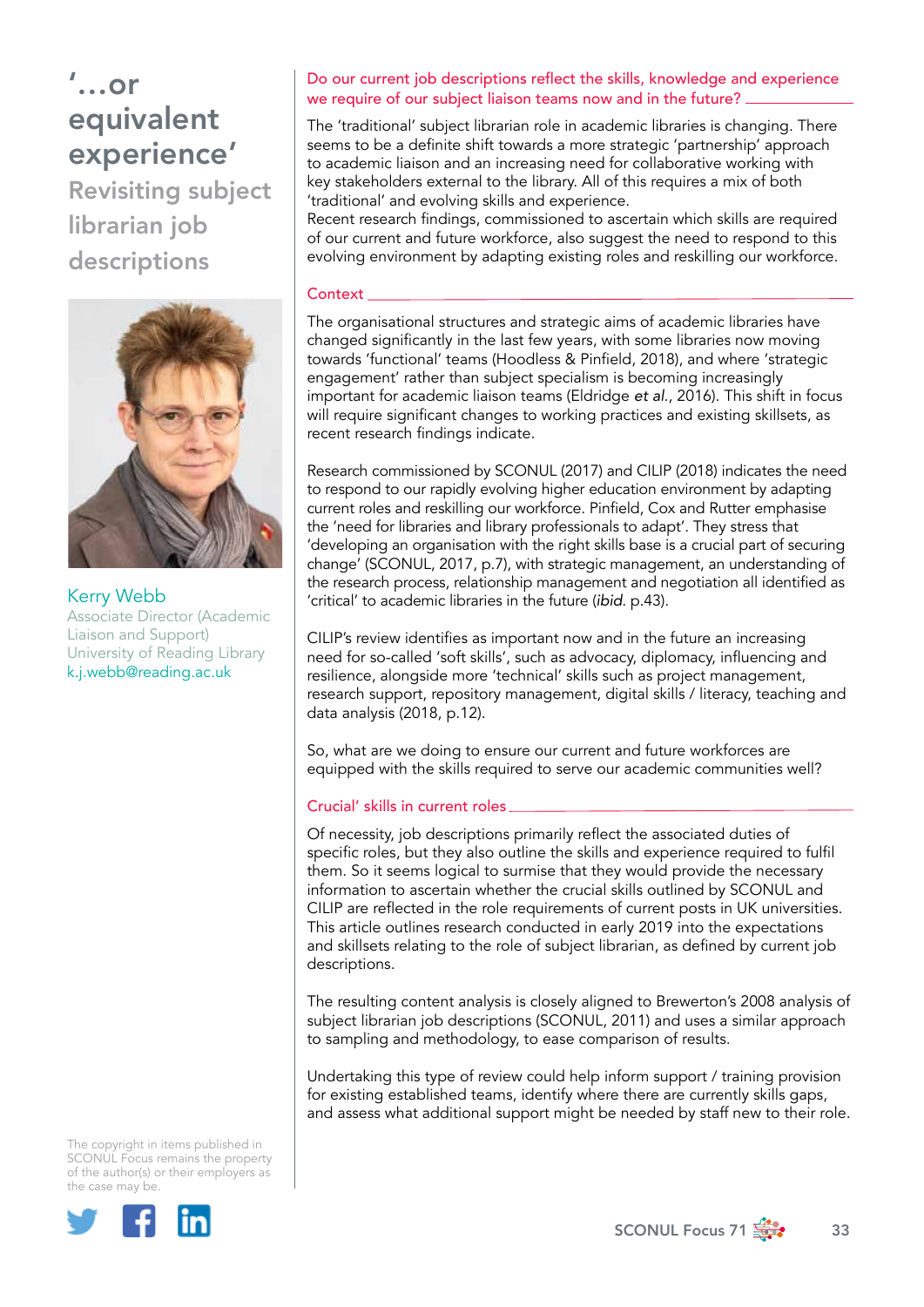#### Sample and methodology

In February 2019 emails were sent to three SCONUL Deputies Groups and the main LIS-SCONUL mailing list requesting recent (revised within the last four years) job descriptions / person specifications for the role of subject / liaison librarian or the equivalent. In total, 34 institutions responded. A small number of advertised job descriptions were included to further increase the sample size.

A range of job descriptions was shared and, although some respondents admitted that these were in need of review, all were keen to participate in the exercise and see the results. Only one job description per institution was analysed, with those most closely aligning with the 'traditional' subject / liaison librarian role being selected for ease of comparison.<sup>1</sup> The final sample of 37 was drawn from three sources: 9 from SCONUL Deputies groups, 20 from the LIS-SCONUL mailing list, and 8 which were advertised between 2016 and 2019.

Duties and activities listed in these job descriptions alongside the person specification criteria were categorised $^2$  using similar designations to Brewerton's; several additions were made, however, in order to reflect changes in this type of role across the institutions sampled.

#### Analysis and results

| Job titles                    |                         |
|-------------------------------|-------------------------|
| Job title                     | Frequency of occurrence |
| Academic liaison librarian    | 10                      |
| Subject librarian             | 5                       |
| Academic librarian            | 3                       |
| Academic engagement librarian | 2                       |
| Academic support librarian    | $\mathcal{P}$           |
| Faculty librarian             | 2                       |
| Liaison librarian             | 2                       |



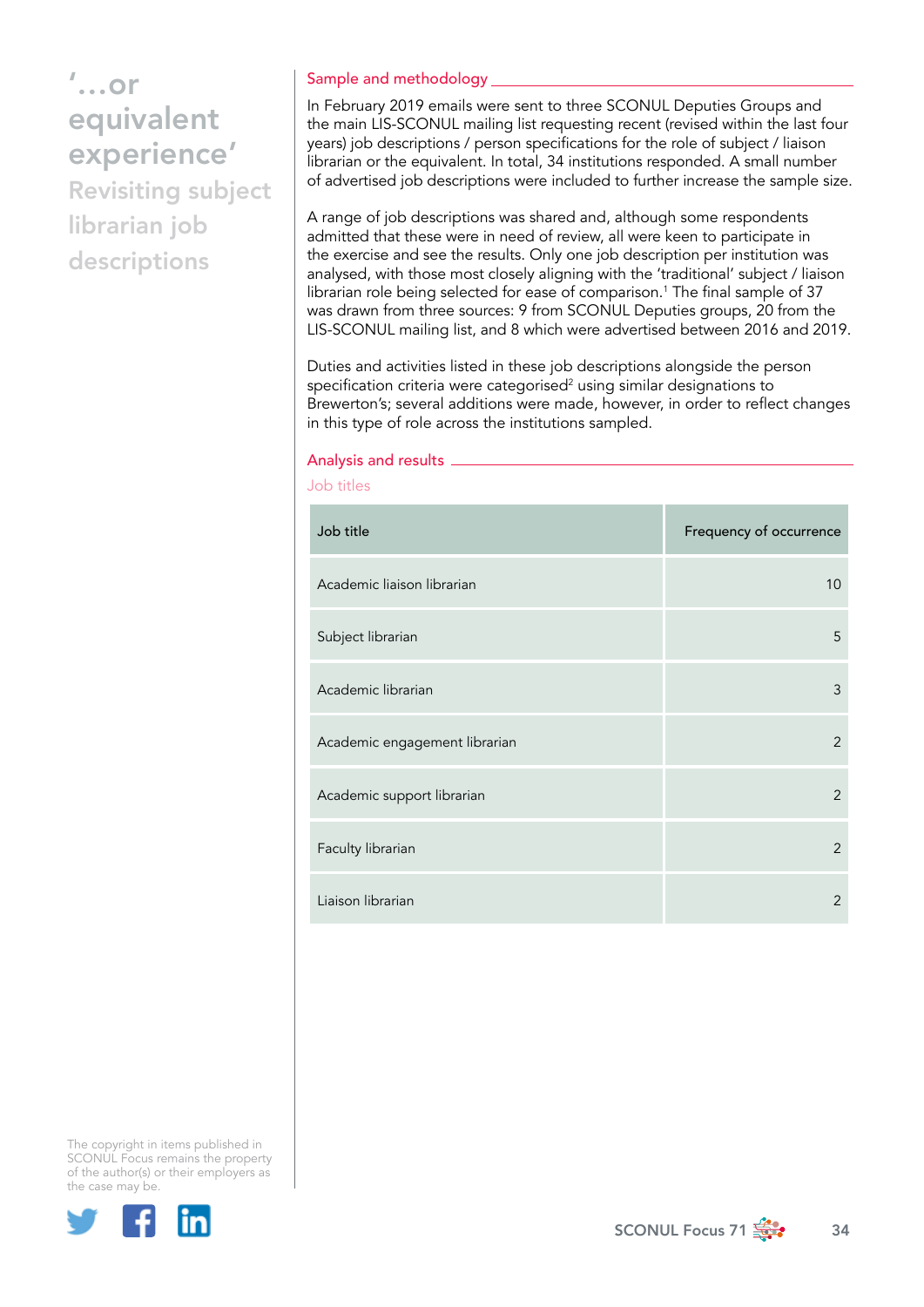The 'traditional' subject librarian role

| Duty / activity                                                                     | Frequency of occurrence |
|-------------------------------------------------------------------------------------|-------------------------|
| Academic liaison                                                                    | 37                      |
| Collection management / development                                                 | 33                      |
| Marketing and promotional activities                                                | 26                      |
| Enquiry support                                                                     | 25                      |
| User-focused support (e.g. induction, gathering<br>student feedback, 'one-to-ones') | 18                      |
| Budget management                                                                   | 18                      |
| Data collection and analysis                                                        | 16                      |
| Quality assurance / external audit support                                          | 16                      |
| Subject expertise                                                                   | 15                      |
| Production of print / online guides                                                 | 15                      |
| Staff management / supervision                                                      | 9                       |
| Sharing good practice                                                               | 9                       |
| Effective communication                                                             | 8                       |
| Cataloguing / classification work                                                   | $\overline{c}$          |
| Staff recruitment activities                                                        | 1                       |

Unsurprisingly, 'liaison' remains the prevailing responsibility, though the way in which this manifests itself seems to have evolved. From simply being the 'principal channel of communication' between library and faculties, across many institutions liaison librarians are now being asked to build 'positive', 'productive' and 'effective relationships' with designated schools and departments as part of an ongoing consultative and collaborative working practice. Explicit mention of building or maintaining relationships with schools was mentioned by 49%.

It is perhaps not surprising then that 'communication and interpersonal skills' are an essential requirement in 34 person specifications; seventeen stipulate 'relationship management' as an essential skill; sixteen also list negotiation and influencing skills as essential.



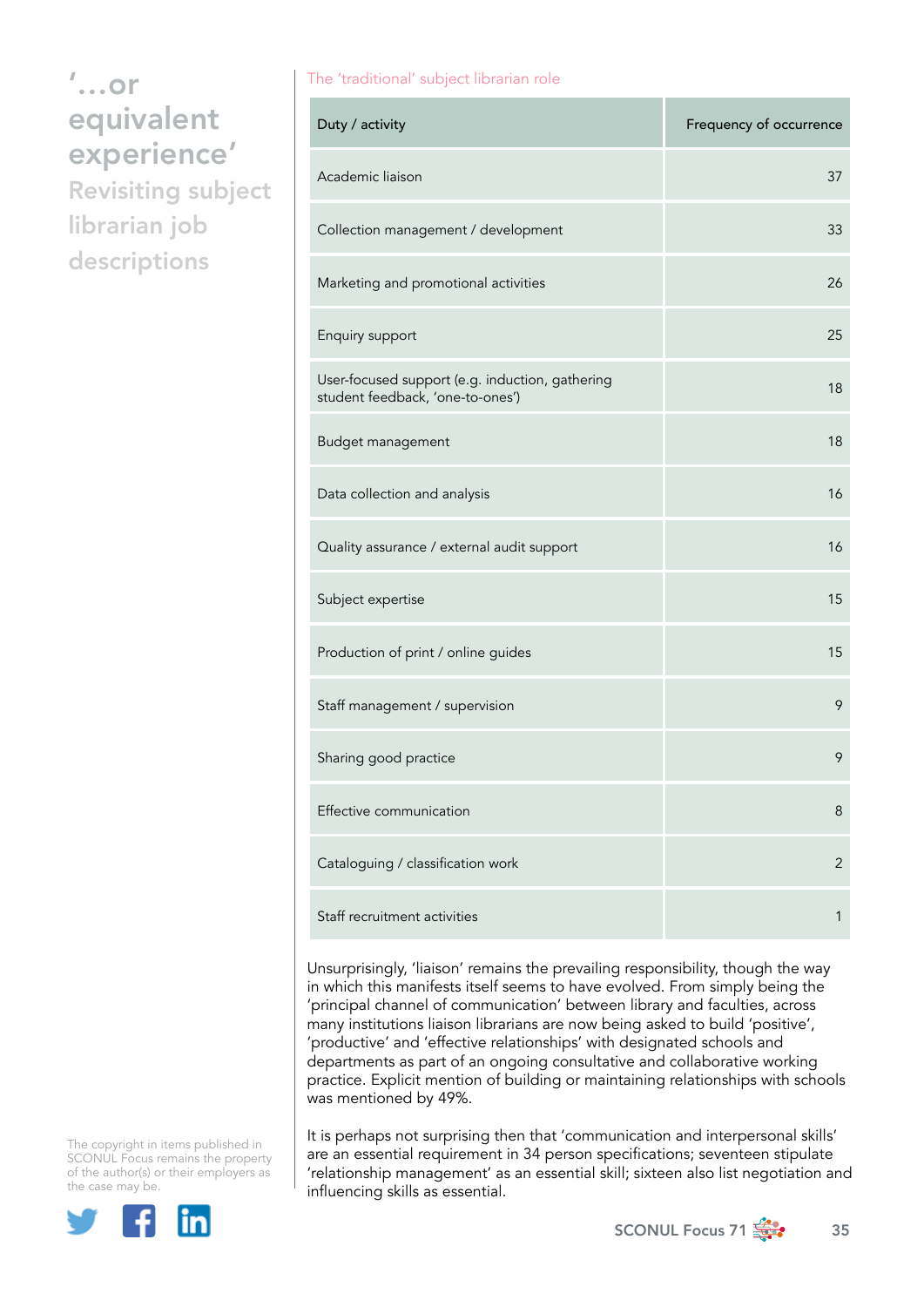While the need to understand staff and students' resource requirements remains a core part of the role, a good understanding of strategic and academic teaching, learning and research priorities is also necessary to inform the development of new services and support. One institution sets out a clear expectation that spending a significant amount of time in the school should be standard practice, so that the post holder 'becomes embedded within the daily life of the school'; another that the post holder ensures 'that the Library is highly visible beyond its physical sites through frequent presence in Schools'.

Collection management and development is still high on the list of duties. This predominantly involves collaborating with faculties / schools to ensure that resources meet their current and future learning, teaching and research requirements; making evidence-based decisions around stock management based on school priorities; and liaising with collections teams on the acquisition and relegation of material. Eighteen roles mention having oversight of a budget, but only a few specifically refer to the postholder purchasing stock. This aspect of the role seems to centre around the evaluation and selection of relevant resources rather than the acquisition process itself.

Seventy percent of the job descriptions cite marketing and promotional activities as part of the role, mainly involving the advocacy of library services and resources. Some also make explicit reference to the use of social media in this context.

The need for 'expert' or specialist enquiry support does not seem to have changed significantly since Brewerton's 2008 survey, and mainly involves a mix of face-to-face or virtual support; only four institutions refer to staffing a desk in this context. Although developing expertise in relevant subject areas is seen as important in 40% of the roles reviewed, the fact that it is a requirement in less than half perhaps indicates that the observations of Eldridge et al. that subject alignment is 'in retreat', giving way to an 'emergence of relationship management functions' in libraries (2016, pp.169–70), is becoming more apparent.

Data collection and analysis responsibilities were cited by sixteen institutions. These related both to the monitoring of resource usage and to evaluating service delivery against KPIs, service level agreements and other quality assurance initiatives, and would no longer appear to be a developing part of the liaison role (Brewerton, 2011, p.63).



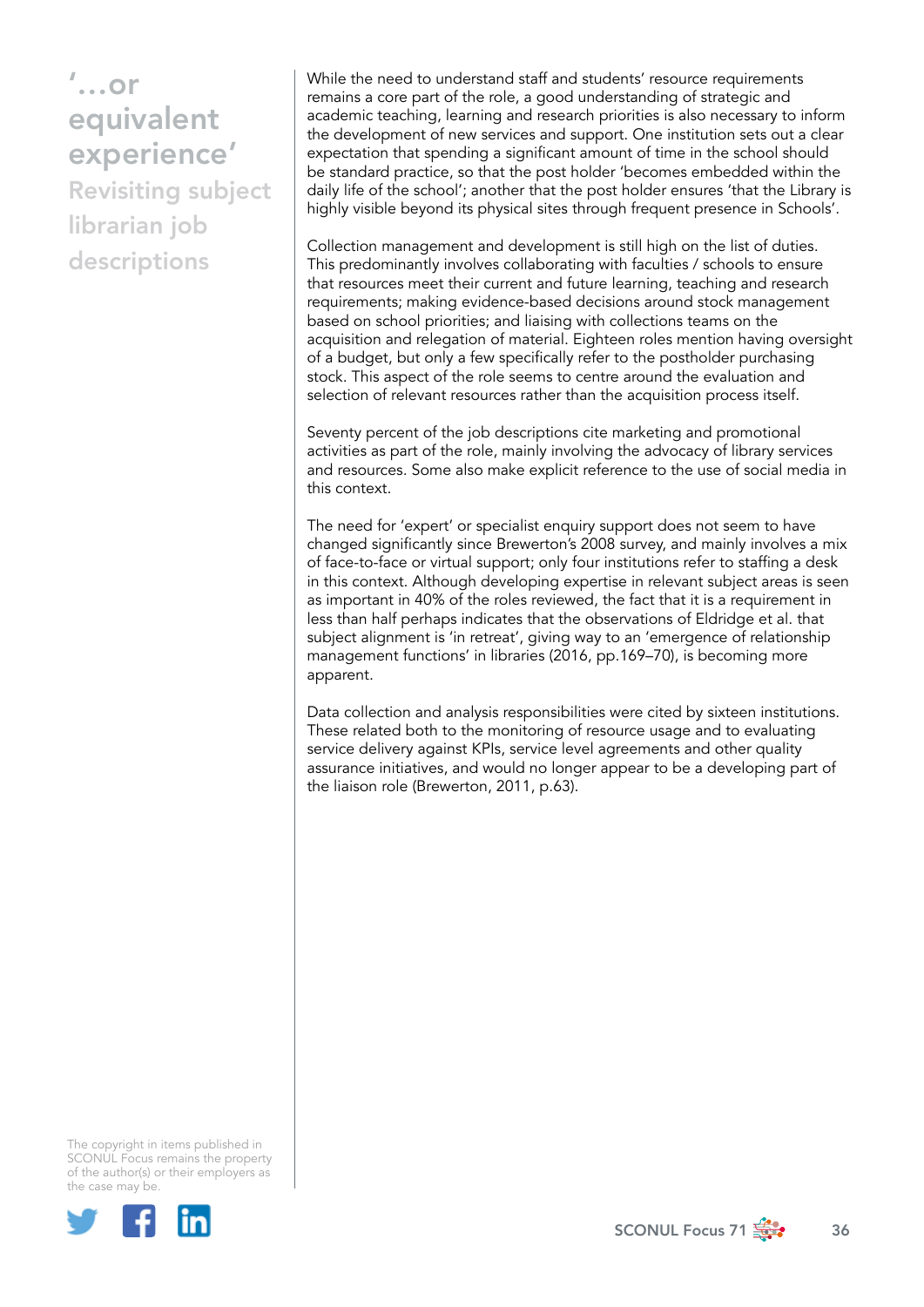descriptions

#### Learning and teaching: design and delivery

| Duty / activity                                                         | Frequency of occurrence |
|-------------------------------------------------------------------------|-------------------------|
| Information and digital skills: development and<br>delivery of training | 18                      |
| Information skills: development and delivery of<br>training             | 16                      |
| Collaborative curriculum development                                    | 16                      |
| Blended / e-learning / VLE support                                      | 10                      |
| E-resource expertise and training                                       | 10                      |
| Current awareness of emerging technologies                              | 8                       |
| Current awareness of pedagogic practice                                 | 6                       |
| Academic staff training                                                 | 6                       |
| Teaching innovation                                                     | 5                       |
| Study skills: development and delivery of training                      | 4                       |

Delivery and development of information skills training is still core to the role, although increasingly institutions are referring to the development of combined information and digital literacy skills. It is perhaps unsurprising then that an understanding of pedagogic practice in higher education is also in the person specification of fifteen posts, and having a teaching qualification desirable in eighteen.

The development and delivery of embedded / curriculum-based information / digital literacy skills training was required by eleven institutions. Creating opportunities for collaborative working on curriculum planning and development with academic colleagues was also encouraged by several.

A blended / e-learning approach was advocated by ten institutions, with contribution to the development of online learning materials and content a significant part of this work. Experience of e-learning / VLE support was also reflected in the person specification criteria for a further eight institutions.



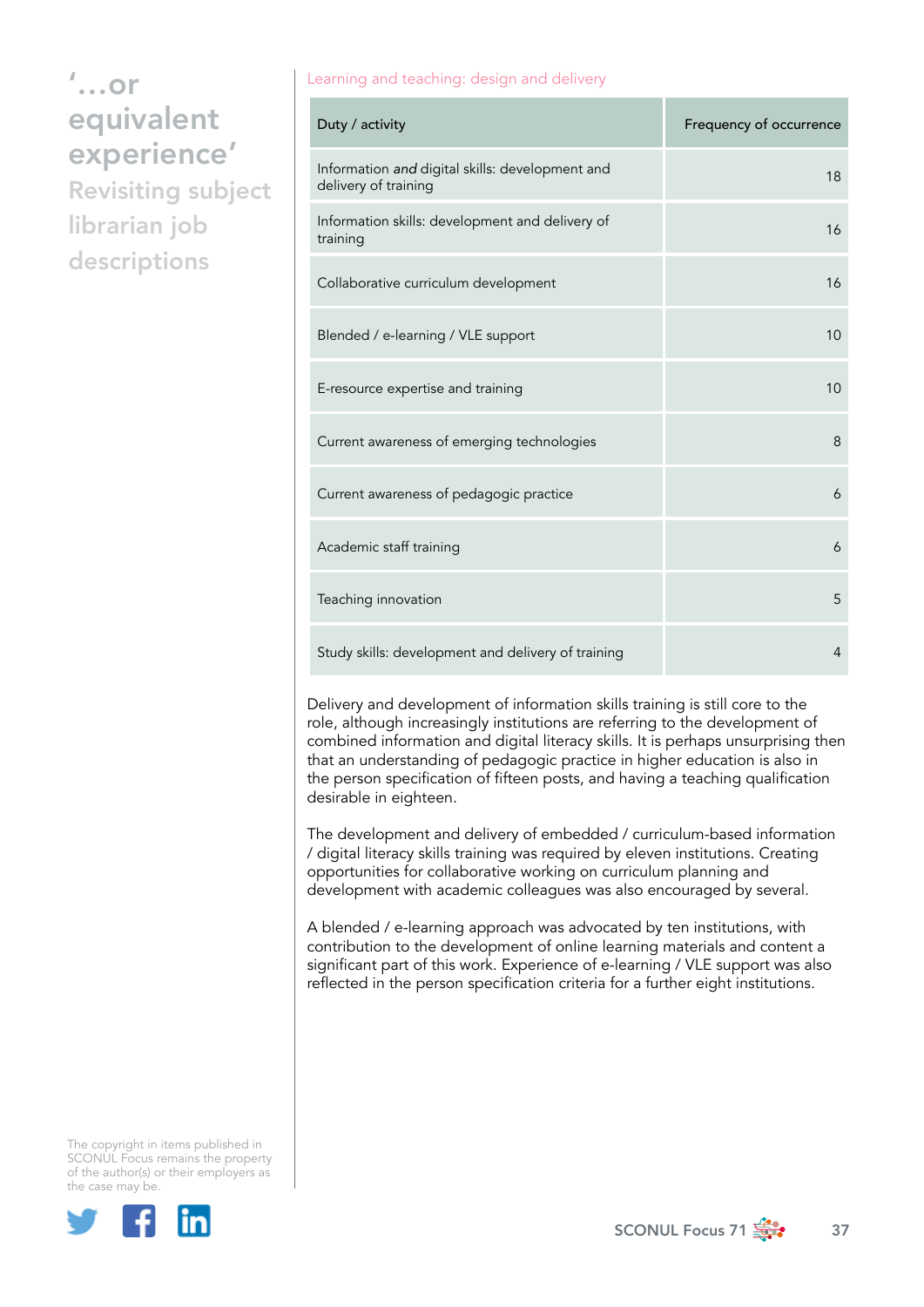#### Emerging roles

| Duty / activity                                    | Frequency of occurrence |
|----------------------------------------------------|-------------------------|
| Strategic planning                                 | 11                      |
| Reading lists system support / advocacy            | 9                       |
| Action planning                                    |                         |
| Benchmarking                                       | 7                       |
| Web authoring                                      | 6                       |
| User experience research design and implementation |                         |

Emerging roles are rather more difficult to determine. For this exercise, those duties not specifically identified in Brewerton's initial analysis have been included, though some might argue that a few of them have been a feature of academic liaison for a number of years.

Whilst supporting university and library strategy has always been a longstanding aim, the requirement to participate actively in the strategic planning activities of the library in this role might be considered relatively new. Action planning and benchmarking again relate to strategic planning and, whilst benchmarking has been an exercise undertaken by academic libraries for many years, its specific mention in the core duties of some liaison roles perhaps underlines the metric-driven environment in which we now operate. There is a clear need across a wide range of activities and levels of responsibility to consistently measure performance and demonstrate the library's impact at our home institutions.

With the rise in the number of institutions making use of reading list systems, it is inevitable that supporting academics (and students) in the use of these is now a necessary requirement of the role, as is system advocacy in order to effect widespread engagement.

User experience techniques are cited in SCONUL's 2017 report as an emerging 'critical' skill (p.43), although it is only specifically mentioned by one institution, that particular job description also dating from 2017.



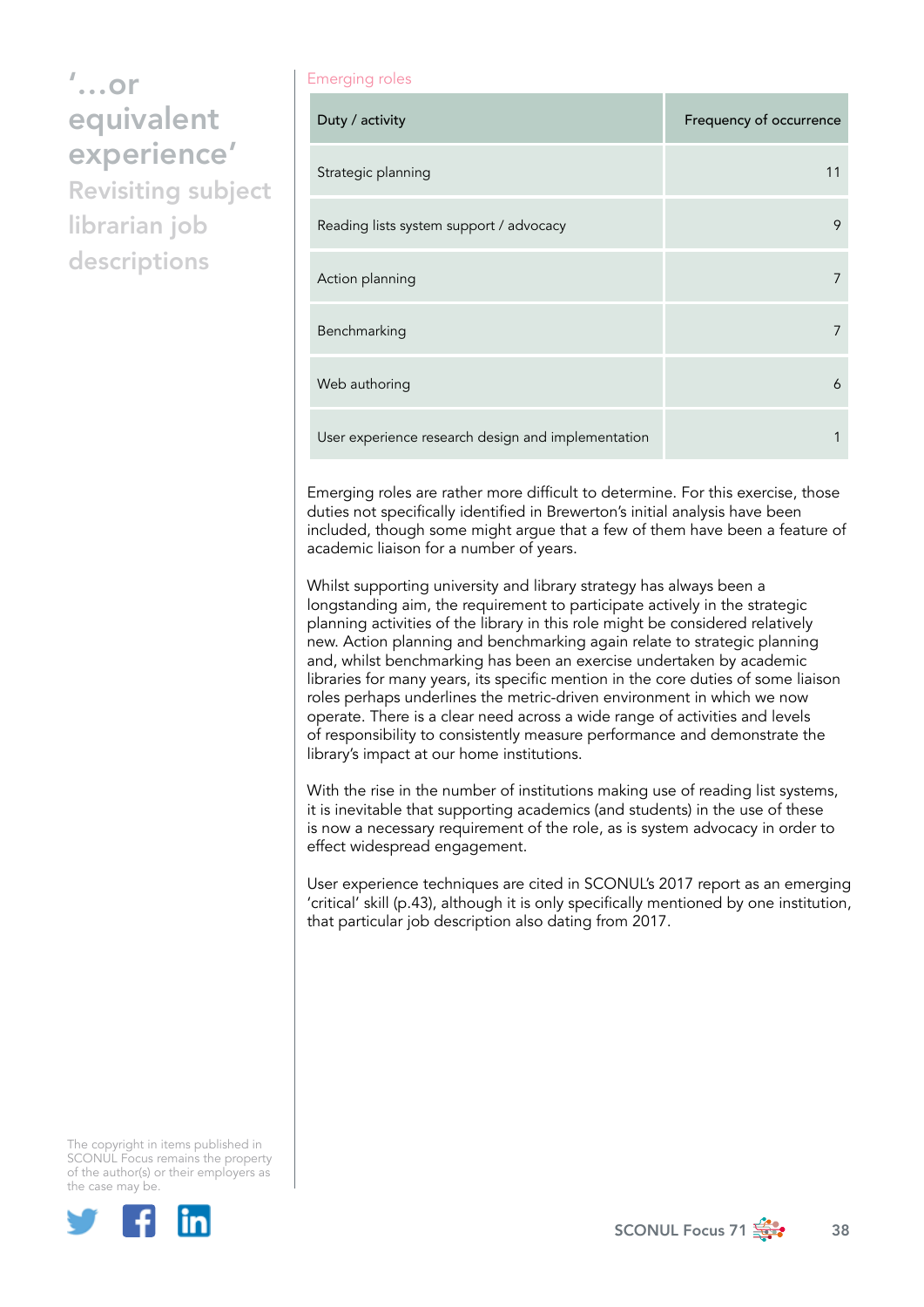Working with other departments/agencies

| Duty / activity                                                                                             | Frequency of occurrence |
|-------------------------------------------------------------------------------------------------------------|-------------------------|
| Service planning and development                                                                            | 25                      |
| Representing the library at faculty / departmental<br>level                                                 | 16                      |
| Project work                                                                                                | 14                      |
| Representing the library at university level                                                                | 12                      |
| Working groups                                                                                              | 10                      |
| Collaborative working with other services                                                                   | 9                       |
| Policy compliance (e.g. health and safety, copyright,<br>equality, university professional behaviours etc.) | 8                       |
| Project management                                                                                          | 6                       |

Many of the duties / responsibilities detailed in this section offer no surprises. Libraries are looking to work more collaboratively with other professional support services in their institutions in addition to having staff representing the library at formal faculty / departmental committees. Expectations around representing the library at university level appear in one third of the job descriptions reviewed. Project work and project management largely centred on cross-library (rather than university-level) projects and working groups or task and finish groups, but still require a level of inter-team working.

Service planning and development mainly focused on the need for continuous improvement of library resources and services. Given the nature of this role, this work was largely centred around assessing the needs of staff and students in designated schools / faculties, with some post holders also having responsibility for a library-wide function or service in collaboration with other library teams, the 'matrix work' scenario that Brewerton also describes (2011, p.64). In several instances, monitoring and evaluating impact was stipulated as part of this.

#### Research roles

| Duty / activity                             | Frequency of occurrence |
|---------------------------------------------|-------------------------|
| Research support                            | 16                      |
| Institutional repository advocacy           |                         |
| REF (Research Excellence Framework) support |                         |



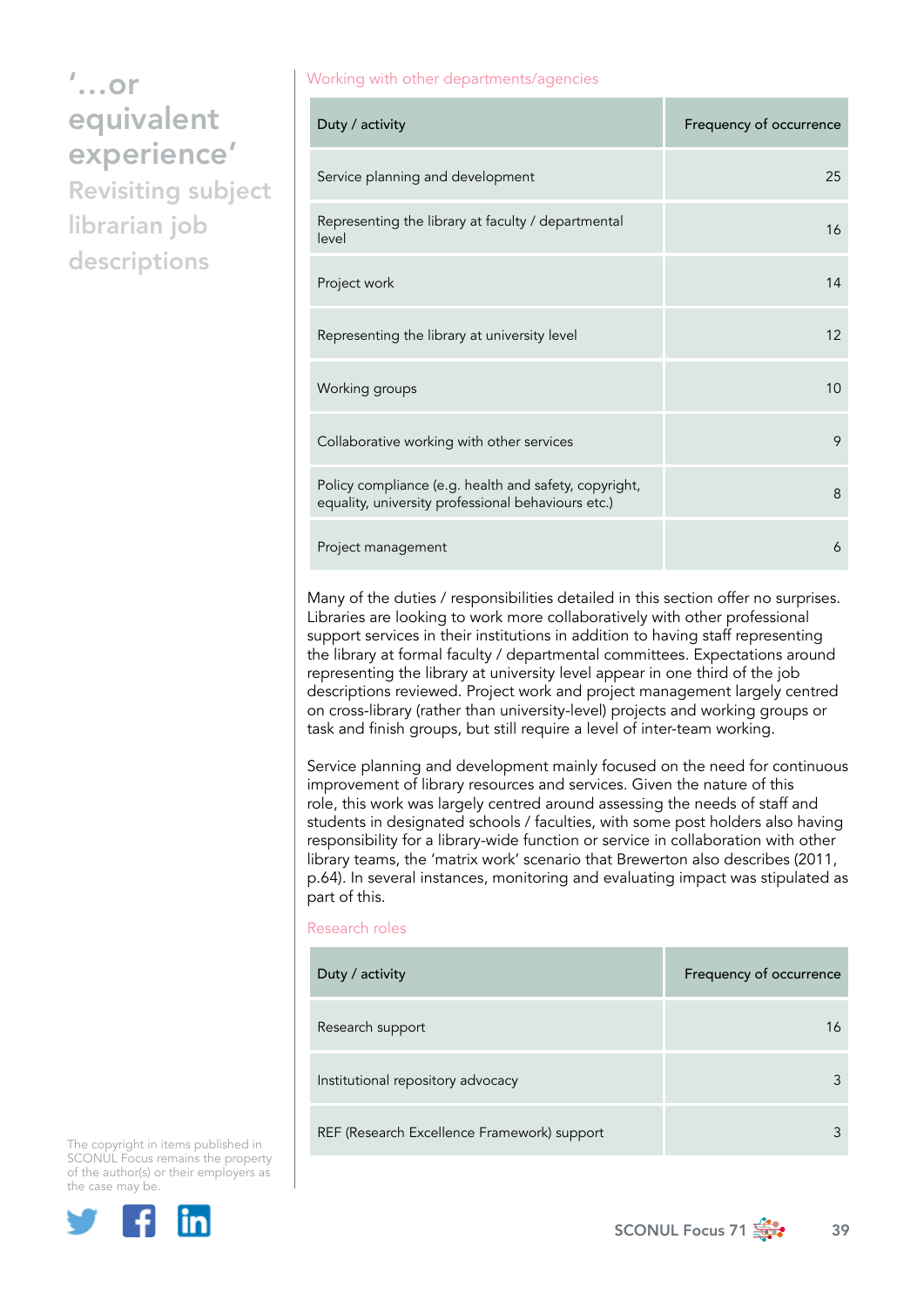Thirty-three institutions responded to Brewerton's 2008 request for job descriptions; 62 were received. Fifteen of these, roughly 24%, referred to 'research support' as a key activity. In 2019 'research support' is cited in 40% of the job descriptions used in this analysis. However, jumping to any conclusions about the increasing importance of research support in this role might be a step too far. The 'research support' described appears to be similar in many ways to that required ten years ago (Brewerton, 2011, p.65), that is, it is based around offering researchers more advanced level information skills and reference management training.

The nature of this research support is also somewhat open to interpretation. Some job descriptions merely assert that the post holder will be 'providing appropriate support' to researchers or will 'offer additional support to researchers', without expanding on this or offering specific examples. However, while expectations around the skills required to support researchers may not have changed radically, it seems that a greater understanding of the research process is now required.

Several job descriptions describe a blended approach to research support activities whereby the role of subject / liaison librarian is not only to provide guidance or training on 'resource identification and information retrieval' and assessing the 'information needs' of research staff and students, but also to play an advocacy role for open access initiatives and use of the institutional repository, research data management, copyright and the support offered by scholarly communications teams.

A small number of institutions anticipate that the postholder will develop and deliver training on areas such as research data management, copyright and bibliometrics, and two expect post holders to be able to determine that faculty-level or subject-specific 'research requirements' are identified, assessed and 'fully understood'. It was unclear whether this centred around the promotion and effective use of library collections and resources, rather than anything more substantial in support of the entire research cycle.

Generally, it is probably fair to say that a more strategic / holistic approach to supporting researchers (beyond information skills training and resource provision) was less apparent from the activities being described, and that the 32 wide-ranging skills 'required' of subject and liaison librarians to support the evolving information needs of researchers effectively (Auckland, 2012, pp.35– 38) are not fully represented.

However, this may just reflect the situation that many academic libraries experience in which research support at an institutional level is split across a range of services and stakeholders or that this is the work of a separate scholarly communications team within the library where a 'functional' model has been adopted.

Librarians as researchers, rather than supporters of research, are not entirely overlooked, however. Hearteningly, one institution is encouraging its staff to engage actively with the research process by 'participating in / contributing to research projects', as appropriate, in order to raise the research profile of the service.



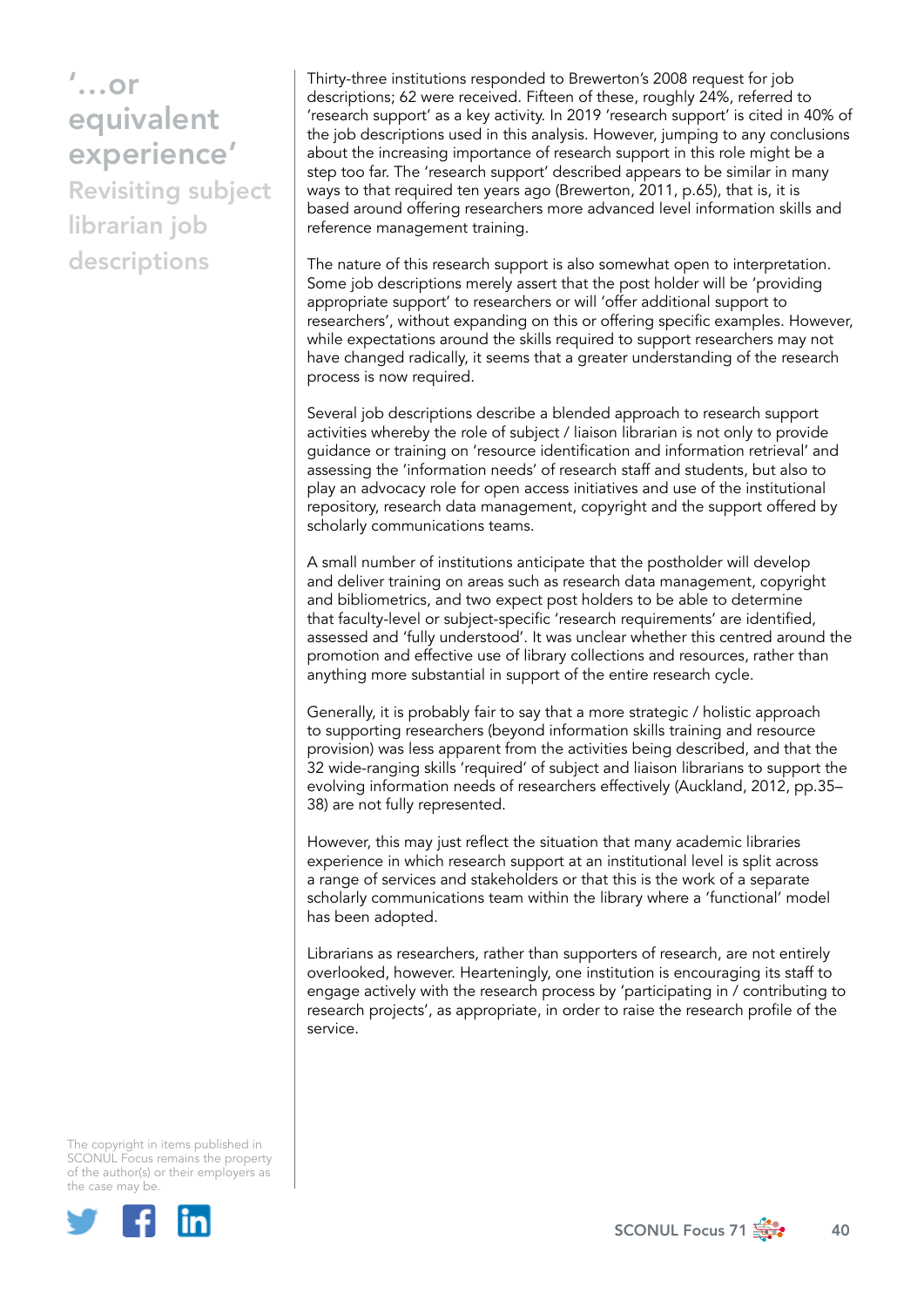descriptions

#### Continuing professional development (CPD)

| Duty / activity                        | Frequency of occurrence |
|----------------------------------------|-------------------------|
| Professional activity                  | 22                      |
| Current awareness                      | 14                      |
| Library staff training and development | $12 \overline{ }$       |
| Reflective practice                    | $\mathcal{P}$           |

CPD, in relation either to professional activity or to current awareness, features in 84% of the job descriptions used for this study, external networking in particular being a core activity in over half. Attendance at external and internal training events is also prevalent, and membership of committees, specialist interest groups and professional bodies is explicitly encouraged, as is being actively involved in networks and events.

Seven institutions would like staff to make presentations at conferences or events (raising the institutional profile, as well as their own), and two make reference to writing articles for publication. The overwhelming message appears to be that active contribution to the wider library community and building up networks to develop knowledge and share professional practice are an expectation.

Current awareness remains an important aspect of CPD, and keeping up to date with developments in the higher education and wider library sector are seen as key to fostering new initiatives and services in the employing institution. Two institutions also made particular mention of reflective practice as part of the continuous review process, to 'apply good practice to continually improve academic liaison'.

### Any other duties

No job description can hope to reflect all the duties and activities expected of a particular role, so it is unsurprising to find the universal need for undertaking 'any other duties as required' reflected in 23 of the 37 job descriptions. As Brewerton observed, it is also reflective of the 'rapidly changing environment' we now work in (2011, p.66), where flexibility is expected and roles develop and change very quickly – an inevitable outcome when looking to meet the rapidly evolving needs of our academic community.

Having informed, adaptable – and resilient – staff who are able to respond positively to these new challenges requires a wide range of skills and experience that cannot be satisfactorily translated into defined activities or duties. That's the purpose of the 'person specification', after all. So are the knowledge, skills and experience outlined in these specifications reflective of recent research recommendations, or are we still focusing on the more 'traditional' skills that have been our stock-in-trade for so long?

### Knowledge and experience

Predictably, experience of delivering training / teaching was the overriding requirement of 35 of the 37 institutions surveyed, 29 specifying this as 'essential'. Knowledge of the higher education environment and experience of working in an academic library followed on closely, with knowledge / awareness of relevant information resources and an understanding of

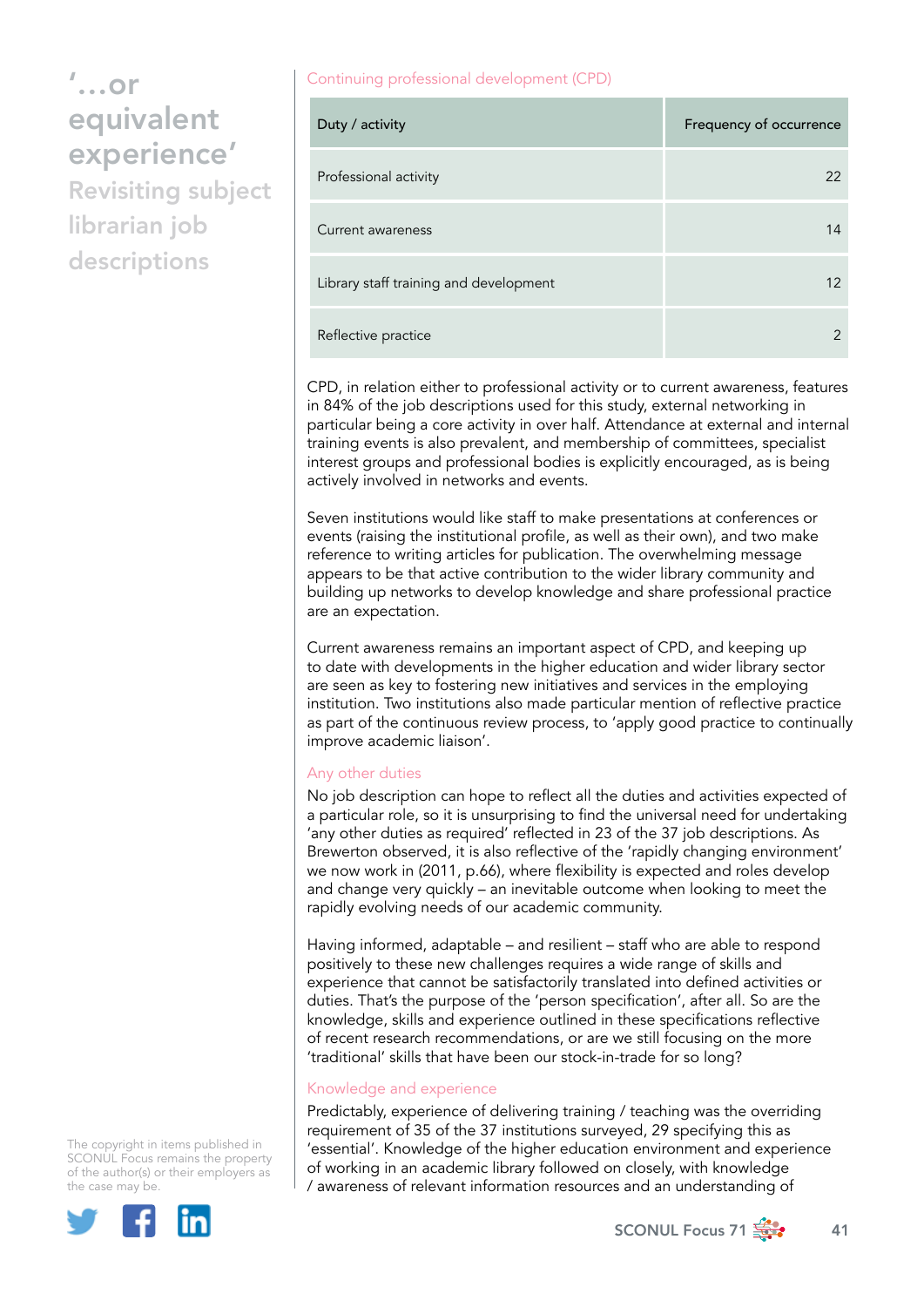pedagogic practices within higher education being specified in approximately 40% of cases.

In relation to those 'technical' skills identified by CILIP as being important now and in the future (2018, p.12), project management features in some specifications, although more as a desirable criterion than an essential one. This may only reflect the changing nature of the role and, perhaps, project management is just emerging as a requirement rather than being embedded in the traditional skillset.

Although 70% of the job descriptions describe some form of marketing or promotional activities, very few request previous experience or knowledge of this, and only five institutions require prior experience of either web authoring or social media.

While experience of research support is mentioned in the main duties and activities of 40% of the job descriptions, knowledge or experience of supporting researchers beyond the delivery of skills training sessions was surprisingly absent in the person specification in all but a few cases. Knowledge / experience of bibliometrics, repository management and an understanding of research data management and the scholarly communication process were directly referred to in only eight cases. This might just reflect inconsistencies between our understanding of the evolving needs of the research community and the language we are currently using in our job descriptions to indicate how we support them. It could also indicate that responsibility for supporting researchers lies elsewhere in the university or the library, and that this type of 'specialist' support is no longer within the remit of the subject / liaison librarian.

#### Skills and capabilities

An increasing need for 'soft skills' was also identified as being of critical / high importance in the research commissioned by CILIP (2018, p.12) and SCONUL (2017, p.43). Predictably, for a job involving 'liaison', interpersonal and communication skills were the most essential requirement, though in the vast majority of cases, these are still confined to 'excellent written and oral communication' skills.

However, the need for a more complex set of communication skills is beginning to filter through to person specification criteria. Sixteen institutions also specify negotiation and / or influencing skills as an 'essential' requirement. Advocacy is mentioned in four person specifications, and 'relationship management' or building effective relationships features in eighteen, which represents 49% of the participating institutions. Diplomacy was not explicitly mentioned, although one specification requires the ability to explain complex issues in a 'tactful' way.

Being flexible, adaptable or having a positive attitude to change is a requirement in 22 of the person specifications and is perhaps indicative of the increasingly pressured environment in which we work. It comes as no surprise then that time management and the ability to prioritise is the second most desirable skill after communication, on a par with the need for good IT skills.

The ability to collate and analyse data and statistics or have an evidence-based approach is explicitly required by twelve institutions. This perhaps reflects the increasing importance of evidence-based decision making, in addition to generating meaningful metrics to demonstrate value and impact.

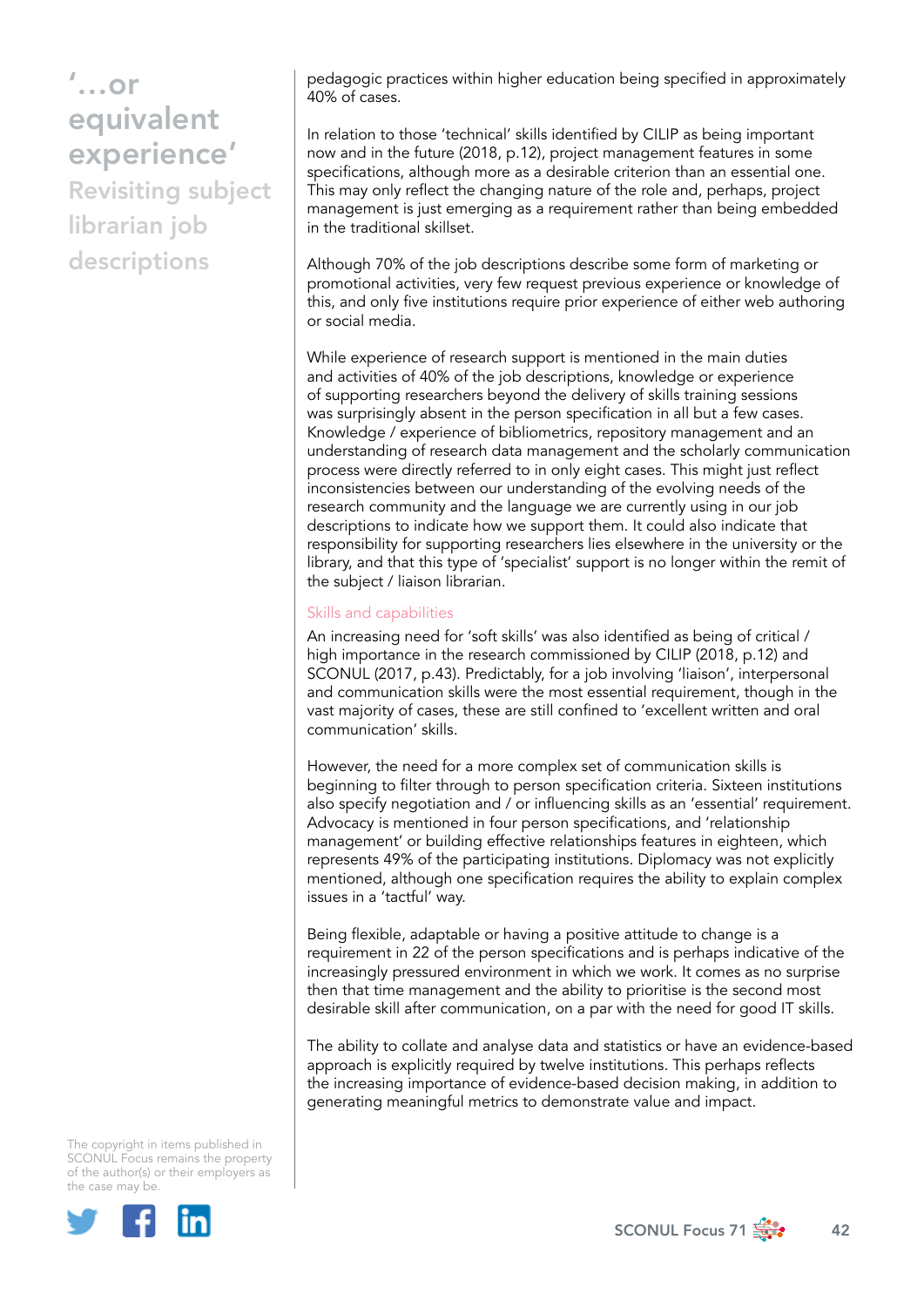As you would hope from our profession, a commitment to CPD is also considered to be of continuing importance, although only 57% of institutions make explicit reference to this in their person specification, despite 84% listing CPD in their job descriptions.

A greater awareness of equality and diversity is also reflected in some job descriptions, with eight institutions explicitly requiring a commitment to equality and diversity in relation to the diverse nature of the academic communities at these institutions in their person specification criteria. While this may just reflect university policy, given the number of library-related training events, conferences and campaigns currently addressing equality and diversity, it might also signify a move within the profession to make a commitment to equality and diversity more explicit in both the learning and working environments we provide.

#### **Qualifications**

Thirty institutions require their postholders to have a library and information science (LIS) qualification or a 'LIS qualification or equivalent experience', with a 50/50 split between the two. As the cost of higher education at postgraduate level becomes increasingly prohibitive for many members of our workforce, it will be interesting to see if this continues to remain a requirement of prospective academic library employers or whether more emphasis will be placed on equivalent experience.

Membership of a professional organisation was specified by twenty institutions as desirable – CILIP or the Higher Education Academy (now AdvanceHE) being the most commonly cited. Only five asked for the postholder to have already gained Chartered membership of CILIP, although a further three asked for Chartered membership or a commitment to work towards it. A subject-related qualification was an essential requirement in only five institutions, though seven more considered this to be desirable.

### **Conclusion**

Inevitably, coding qualitative data in this way is a subjective process, and it may be that someone replicating this exercise would interpret many of the activities, duties and person criteria in these 37 job descriptions in a different way.

However, in my view it would appear that many of our job descriptions and personal specifications do not make extensive reference to the wide range of 'crucial' skills that library directors, academics, consultants and other participants in both the SCONUL and CILIP reviews cite as being core to our current and future professional skills base. While elements of these, such as those referred to by CILIP as 'general business skills' (p.11) and 'soft skills' in particular (p.12), are becoming increasingly apparent, this is not overwhelmingly so.

Many of the 'technical skills' around the use and support of new technologies such as artificial intelligence, text and data mining, and providing services in areas such as the digital humanities, digital archiving and other areas of 'datafied scholarship' (Pinfield, 2017, p.16) are not mentioned at all. However, these might arguably be prevalent in other dedicated teams or roles, such as 'research support'.

If we are to take seriously the recommendation that 'developing an organisation with the right skills base, through staff development or recruitment or both, is a crucial part of securing change' (ibid. p.43), then perhaps the job descriptions and person specifications, which are fundamental to our recruitment processes, also need to change.